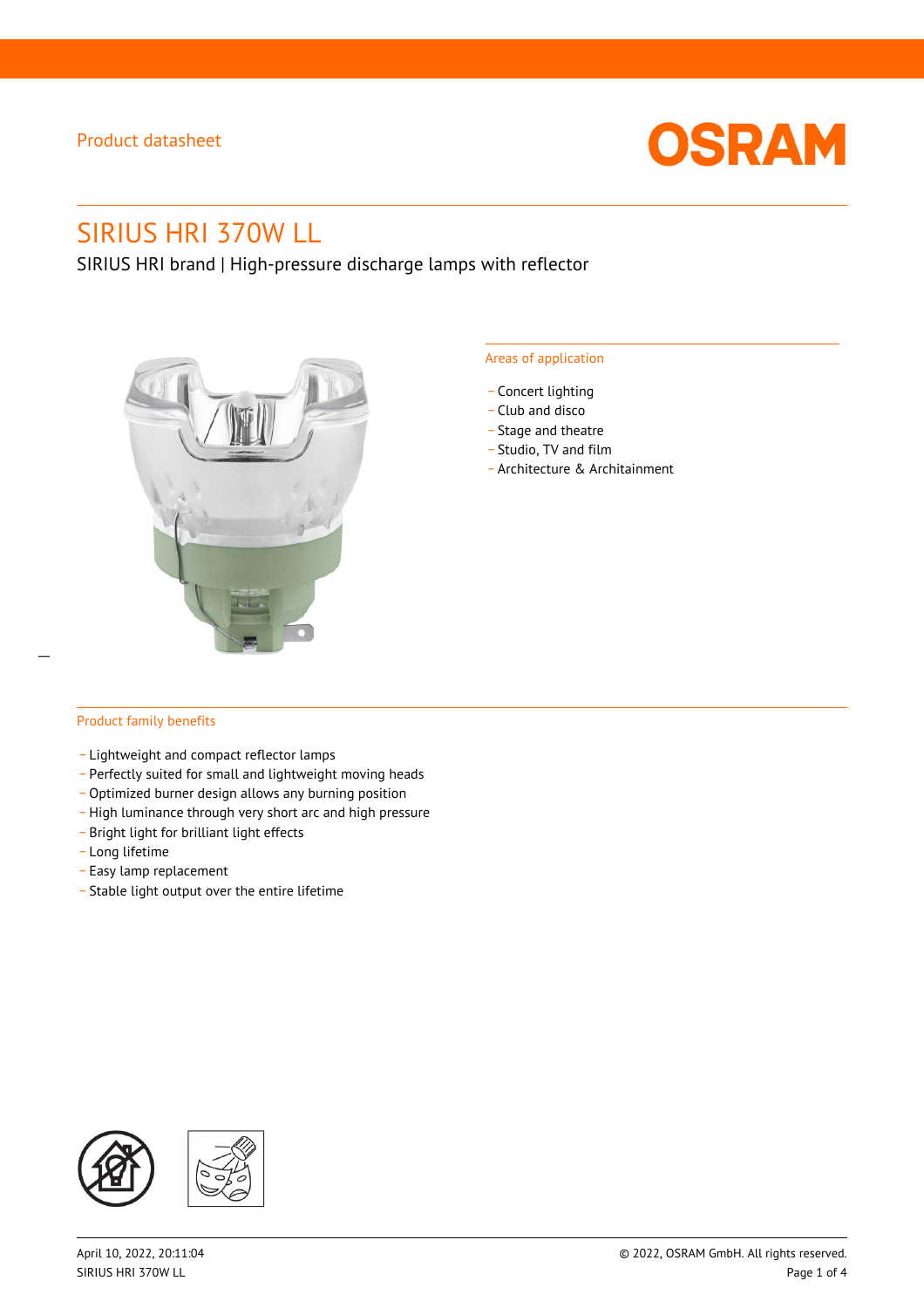#### Technical data

### **Electrical data**

| Nominal wattage        | 370.00 W |
|------------------------|----------|
| <b>Nominal current</b> | 5 A      |
| Nominal voltage        | 73.0 V   |

#### **Photometrical data**

| <b>Nominal luminous flux</b> | 18000 lm |
|------------------------------|----------|
| Color temperature            | 7400 K   |
| Color rendering index Ra     | 86       |

# **Dimensions & weight**



| <b>Diameter</b> | 58.0 mm          |
|-----------------|------------------|
| Length          | 72.0 mm          |
| Arc length      | $1.2 \text{ mm}$ |
|                 |                  |

### **Lifespan**

 $\overline{a}$ 

| Lifespan | 6000 h |
|----------|--------|
|          |        |

### **Capabilities**

**Burning position Any Any Any Any Any Any Any Any Any** 

### **Environmental information**

| Information according Art. 33 of EU Regulation (EC) 1907/2006 (REACh) |                                    |  |  |
|-----------------------------------------------------------------------|------------------------------------|--|--|
| Date of Declaration                                                   | 07-04-2022                         |  |  |
| <b>Primary Article Identifier</b>                                     | 4052899569188   4062172056816      |  |  |
| Candidate List Substance 1                                            | No declarable substances contained |  |  |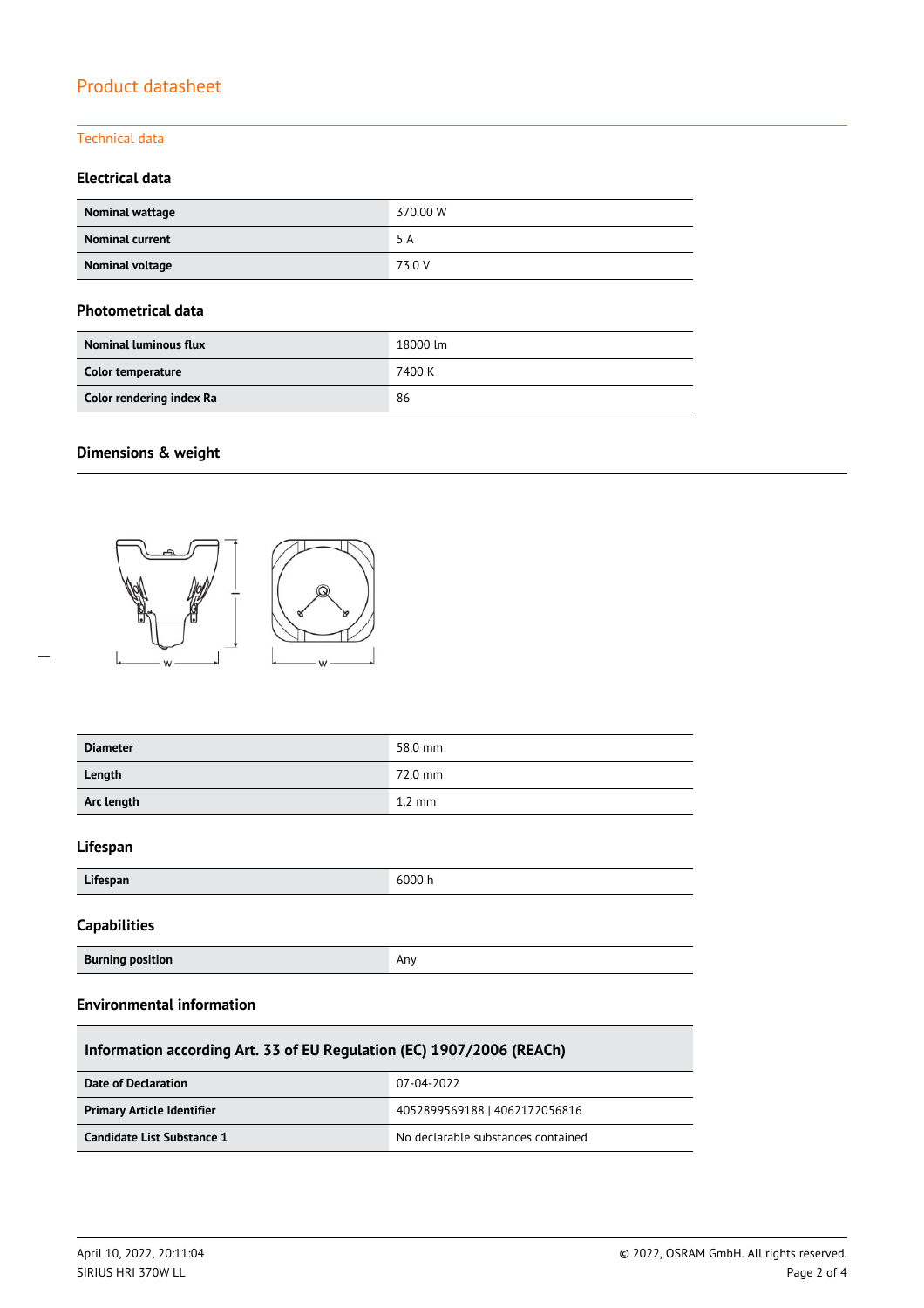**Declaration No. in SCIP database In work**